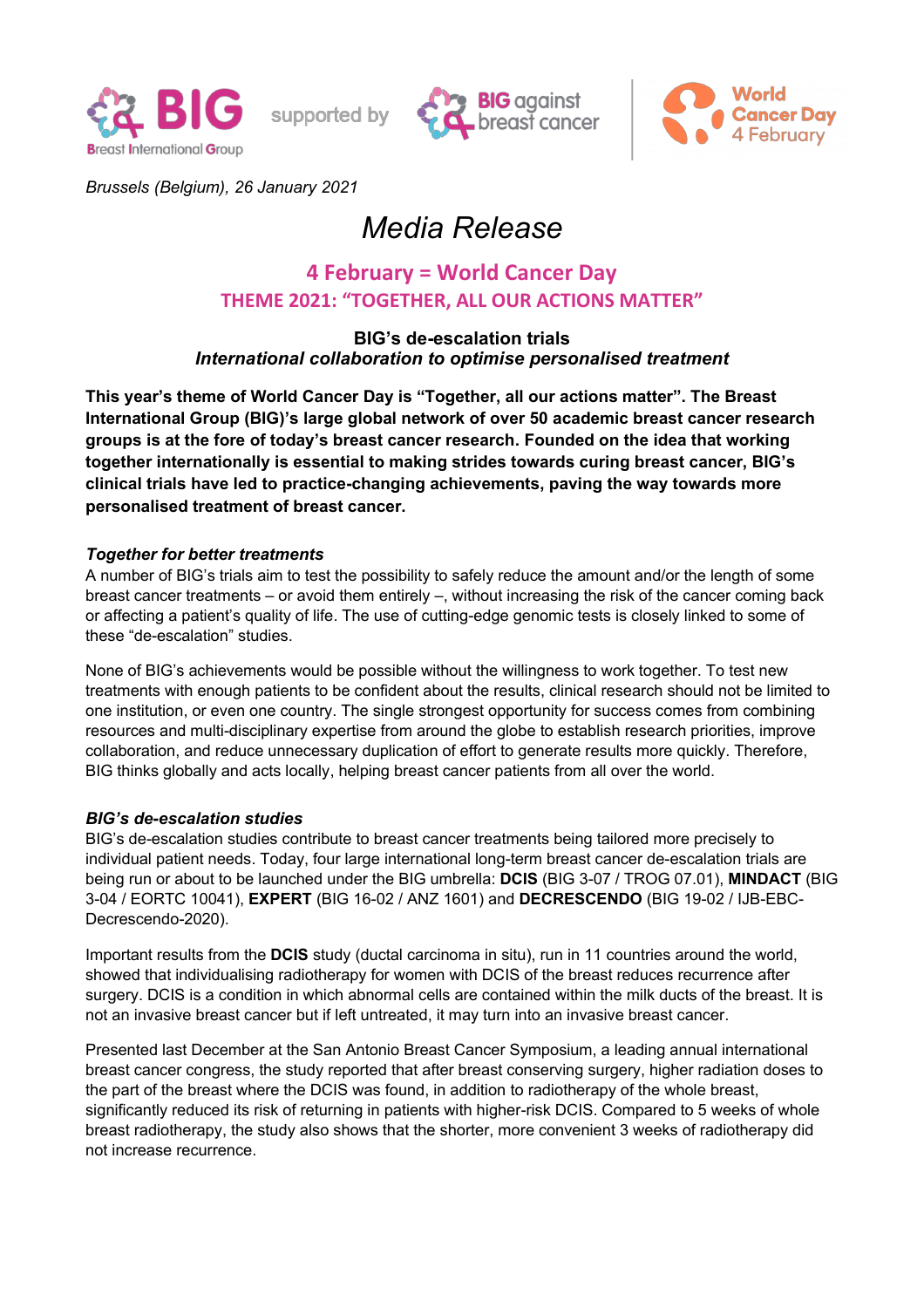





Tailoring radiation doses and number of treatments to the recurrence risks in patients undergoing radiotherapy for DCIS after surgery are of intense international interest. These results will likely have a significant impact on how patients with DCIS are best managed worldwide. It could also lead to better use of healthcare resources by minimising over or under-treatment of patients with DCIS.

The DCIS study was activated in Australia and New Zealand in 2007, and internationally in 2009. It is run under the BIG umbrella and *Trans-Tasman Radiation Oncology Group (TROG) Cancer Research* is the coordinating group and study sponsor.

In the **MINDACT** study, carried out by the *European Organisation for Research and Treatment of Cancer (EORTC)* in close collaboration with BIG in 9 countries throughout Europe, researchers showed that up to 46% of high-risk patients with early stage breast cancer could avoid chemotherapy and its likely side effects if a sophisticated tumour genomic test (MammaPrint®) showed their cancer was unlikely to come back. The study, published in 2016 in the New England Journal of Medicine<sup>1</sup>, demonstrated the importance of moving towards using the biological characteristics of a tumour to help safely exclude the need for a treatment which has previously been thought necessary.

In 2020, results of the longer follow-up of patients participating in the MINDACT study confirmed the utility of the MammaPrint test and the possibility to substantially and safely de-escalate the use of post-surgery chemotherapy for some groups of patients, thereby sparing many from an unpleasant treatment and its short and long-term side effects.

In the **EXPERT** trial (*public name: BIG radio tuning*), BIG, together with *Breast Cancer Trials Australia & New Zealand (BCT-ANZ)*, is studying whether some patients with low risk early breast cancer could be spared radiotherapy after breast conserving surgery. As in MINDACT, a genomic test on breast cancer tumours is being used to determine the risk of the cancer coming back. In patients at low risk of recurrence, the combination of standard radiotherapy and hormone treatment is being compared with hormone treatment alone.

The results of the EXPERT trial, which will be run in 9 countries around the globe, could influence how 2 in 5 women with breast cancer are treated. If the study proves that certain patients do not need radiation therapy, many women affected by this disease may be spared its potential side effects, and healthcare systems could also make significant savings.

**DECRESCENDO**, an international BIG study in collaboration with the *Clinical Trials Support Unit of the Jules Bordet Institute (IJB-CTSU, Brussels, Belgium)*, will shortly start recruiting patients in 12 countries to participate in the study. While the MINDACT and EXPERT trials base de-escalation decisions on a test of tumour biology performed at study entry, in DECRESCENDO, clinicians will identify patients with lymph node-negative, hormone receptor-negative, HER2-positive breast cancer suitable for chemotherapy deescalation based on their response to pre-surgical treatment. Those whose tumours show a complete response after surgery will be spared further chemotherapy and receive only anti-HER2 treatment.

### *Long-term persistence and resilience are needed in academic research*

For over 20 years, BIG has been conducting global breast cancer clinical trials and research programmes. Despite the Covid-19 pandemic and all the challenges it poses, BIG's network has continued its efforts to advance breast cancer research, demonstrating persistence and resilience, which is needed when conducting large international academic trials.

 $1$  Cardoso F, van't Veer LJ, Bogaerts J, et al. 70-Gene Signature as an Aid to Treatment Decisions in Early-Stage Breast Cancer. *N Engl J Med 2016*; 375:717-729)